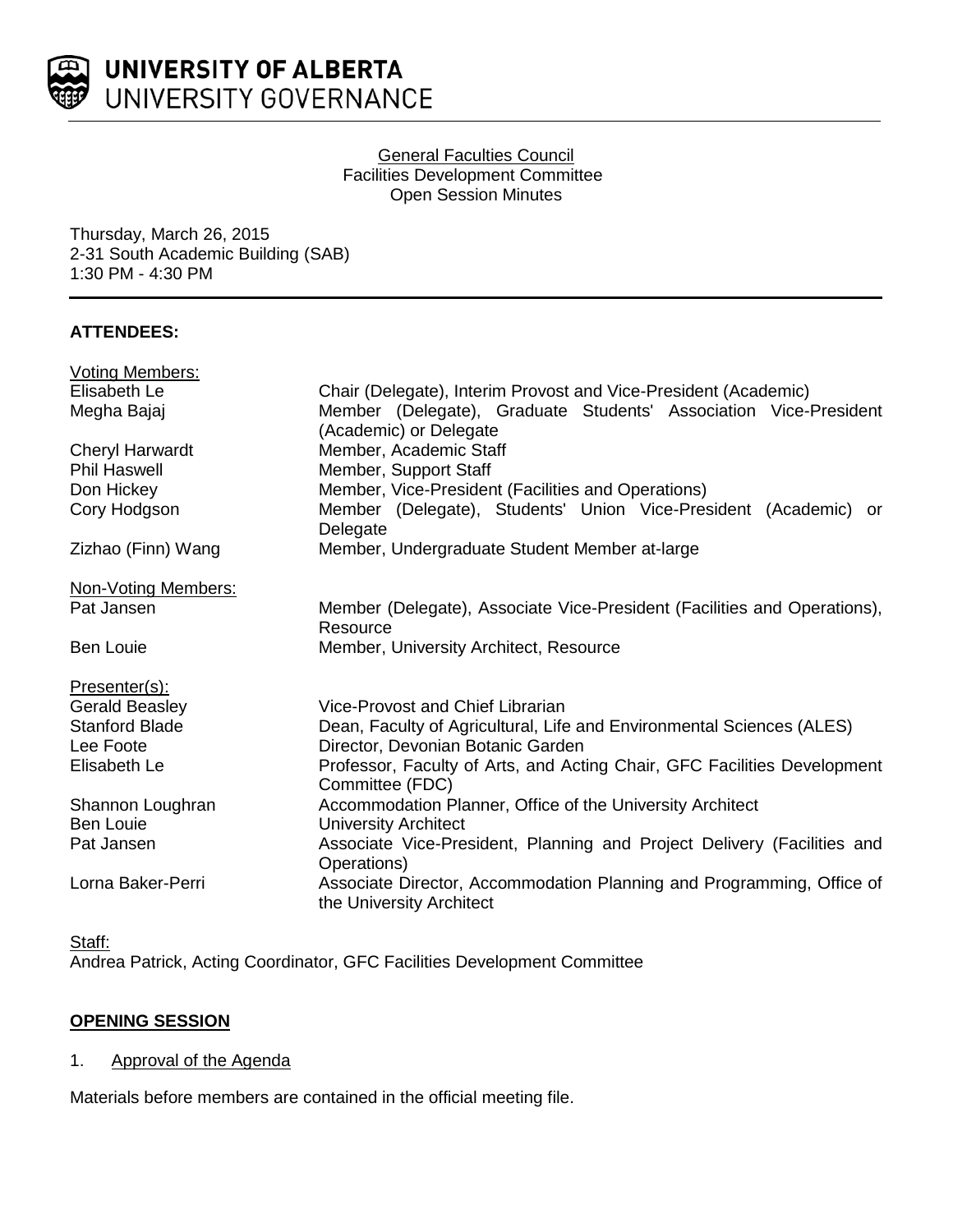*Presenter*: Elisabeth Le, Professor, Faculty of Arts, and Acting Chair, GFC Facilities Development Committee (FDC)

*Discussion*:

The Acting Chair proposed a reorganization of the Agenda in order to accommodate the schedule of a presenter.

### Motion: Wang/Harwardt

THAT the GFC Facilities Development Committee approve the Agenda, as amended.

**CARRIED**

### 2. Approval of the Open Session Minutes of February 26, 2015

Materials before members are contained in the official meeting file.

*Presenter*: Elisabeth Le, Professor, Faculty of Arts, and Acting Chair, GFC Facilities Development Committee (FDC)

Motion: Haswell/Hodgson

THAT the GFC Facilities Development Committee approve the Minutes of February 26, 2015.

**CARRIED**

### 3. Comments from the Acting Chair

The Acting Chair commented on a number of items of interest to members.

Mr Hickey reported to members on the establishment of the University of Alberta Properties Trust Inc.

A member enquired about the potential role of the GFC Facilities Development Committee (FDC) in regards to this endeavor.

A member sought clarification surrounding consultation between this new entity and the University of Alberta in relation to development.

# **ACTION ITEMS**

# 4. Research and Collections Resource Facility (RCRF) Functional Programme

Materials before members are contained in the official meeting file.

*Presenter(s)*: Gerald Beasley, Vice-Provost and Chief Librarian; Lorna Baker-Perri, Associate Director, Accommodation Planning and Programming, Office of the University Architect; Shannon Loughran, Accommodation Planner, Office of the University Architect

*Purpose of the Proposal*: To present the functional programme requirements for RCRF. This will replace the existing Book and Record Depository (BARD), whose lease expires in 2017, and will relocate one million book volumes off of North Campus, to ease campus space pressure and accommodate new technological functions for Library Services.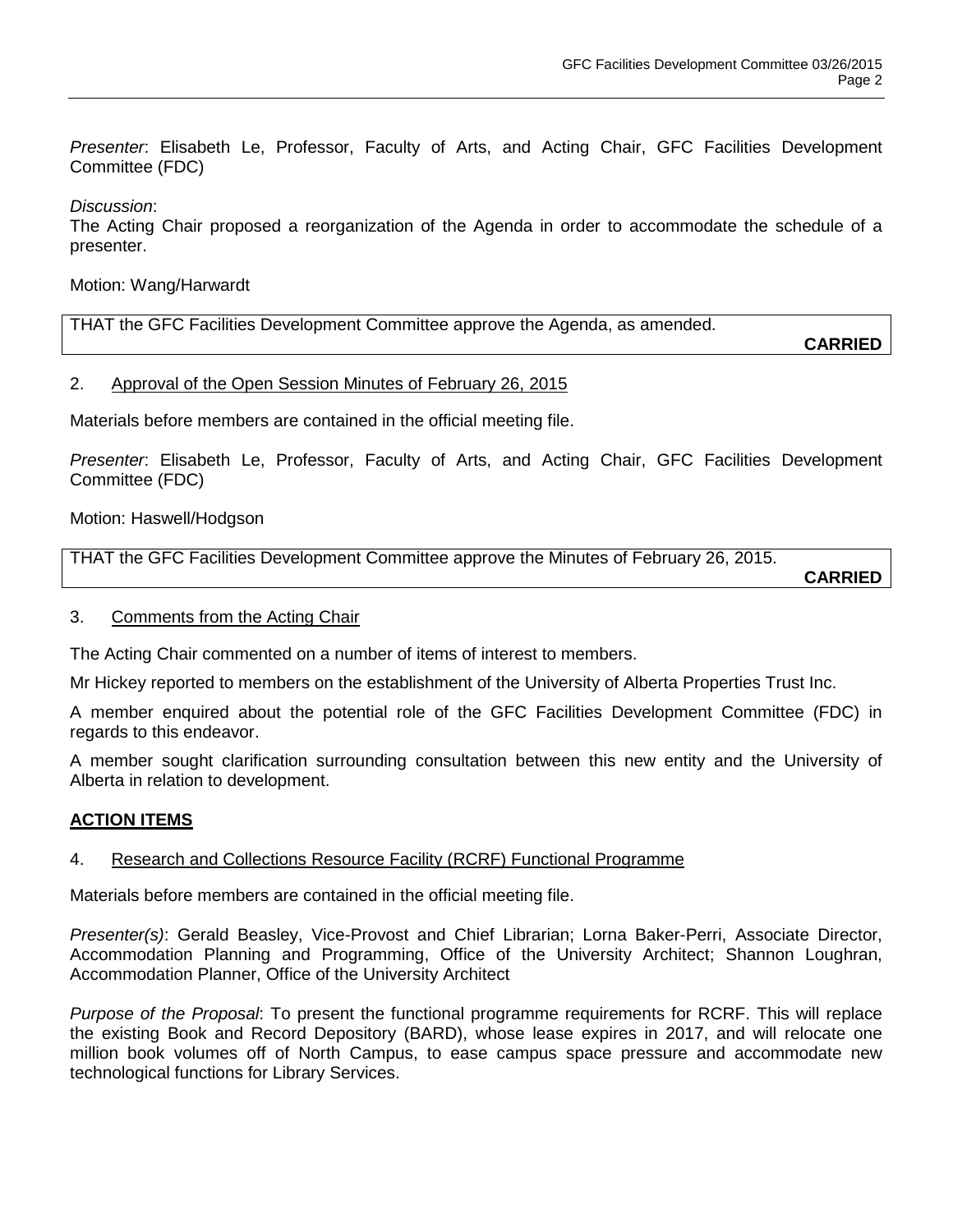### *Discussion*:

Mr Beasley provided members with an introduction of the proposal, emphasizing his support of it, and noting that the contents of the Book and Record Depository (BARD) are still generating new knowledge and that decanting the materials within it to the Research and Collections Resource Facility (RCRF) preserves the assets into a more functional and accessible space. He noted that this will be linked to the academic mission of the University of Alberta. He noted, as well, that students are increasingly using library spaces for study and group purposes, as well as access to librarians and technology, and that this proposal provides more of those resources.

Ms Loughran introduced herself to members and provided members with a definition of the term 'functional programme'. She reported that this project began in 2006 and that BARD met capacity in 2012. She explained that BARD has resulted in several operational challenges for members of Library Services. She noted that the value of this collection is \$700 million.

Utilizing a PowerPoint presentation, she provided members with photographs of the BARD facility and an overview of the proposal's goals. She reported on the specific categories within the programme, including high density storage shelving, specialized areas, and office and public use areas. She provided members with the next steps for this proposal.

Members, during the discussion in relation to this proposal, expressed a number of comments and questions, including, but not limited to: clarification surrounding the lease expiry date for BARD and whether there is enough time to move the collection; clarification about how fire prevention is maintained in such a facility; how the RCRF fits into the Long Range Development Plan (LRDP) for South Campus; whether a specific site has been identified for RCRF; whether the schematic design includes computer space; that there are multiple usages for library space and clarification surrounding how all uses have been accounted for in the planning.

### Motion: Hickey/Wang

THAT the GFC Facilities Development Committee approve, under delegated authority from General Faculties Council, the proposed Research and Collections Resource Facility (RCRF) Functional Programme, as proposed by Planning and Project Delivery and as set forth in Attachment 1 (excluding specifics related to the siting of this facility), as the basis for further planning and design.

**CARRIED**

### 5. Multi-faith Prayer and Meditation Space Design Development

Materials before members are contained in the official meeting file.

*Presenter*: Ben Louie, University Architect

*Purpose of the Proposal*: To provide a multi-faith prayer and meditation space on North Campus in support of student life, student achievement and recruitment.

*Discussion*:

Mr Louie noted that this was a student-led initiative, and invited student members to introduce this proposal.

Ms Bajaj reported that this project has been in development for several years, noting that Dr Frank Robinson, previous Dean of Students, was instrumental in helping to formalize this project. Ms Bajaj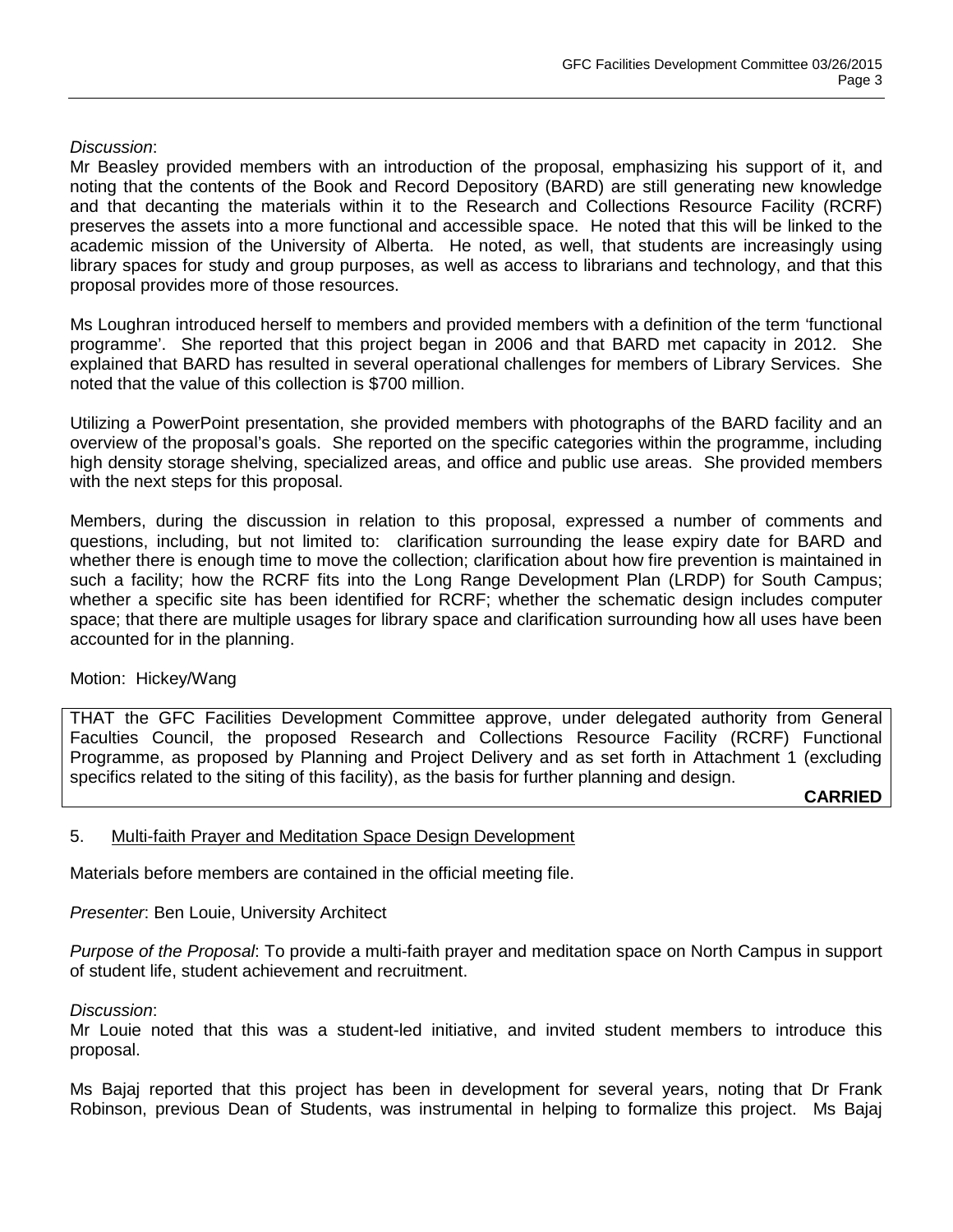explained that a dedicated prayer space will allow students a special place to address their wellness needs, through meditation or prayer.

Mr Diaz thanked members for their consideration of this initiative. He reported that this proposal meets the needs of several different groups in one central location and that this addresses a longstanding need for meditation and faith/spiritual space.

Mr Louie noted that the current dedicated prayer space, within the Students' Union Building, is inadequate. He explained that the design of the proposed space considered many factors, including operational aspects as well as the functionality of the space. With the aid of a PowerPoint presentation, he reported on the functional design considerations, the social aspects of the space, and cultural diversity and gender considerations. He provided members with a visual rendering of the proposed space.

Mr Louie reported on the cultural and architectural influences referenced during the design of the space and emphasized that the space will not favor one faith.

Members, during the discussion surrounding this proposal, expressed a number of questions and comments, including but not limited to: clarification surrounding the exact number of faith groups consulted during the development of this proposal; whether the wall between the men and women's prayer space is moveable; clarification regarding the male access to the family washroom, which is connected to the women's foot washing station; whether there is an area for food preparation; whether this prayer space includes separate entrances for women and men; clarification surrounding how the separate prayer spaces for men and women was determined; whether noise from the multi-purpose rooms will impact the sanctity of the prayer space; clarification regarding storage space.

Mr Louie noted that the family washroom connected to the women's foot washing station will need to be amended to indicate that it is a female washroom only.

Motion: Hickey/Bajaj

THAT the GFC Facilities Development Committee approve, under delegated authority from General Faculties Council, the proposed Multi-faith Prayer and Meditation Space Design Development, as proposed by Planning and Project Delivery and as set forth in Attachment 2, as amended, as the basis for further engineering and development of contract documents.

**CARRIED**

# **DISCUSSION ITEMS**

### 6. Devonian Botanic Garden Sector Plan

Materials before members are contained in the official meeting file.

*Presenter(s)*: Ben Louie, University Architect; Lee Foote, Director, Devonian Botanic Garden; Stanford Blade, Dean, Faculty of Agricultural, Life and Environmental Sciences (ALES)

*Purpose of the Proposal*: This sector plan will establish management direction for resource stewardship, operations and development. The plan will safeguard the land base important natural and cultural features, and provide continued opportunities for managing future development opportunities in support of Devonian Botanic Garden (DBG) program. The plan will guide the management of the park for a 15-year period and establish the policy framework and management direction for DBG.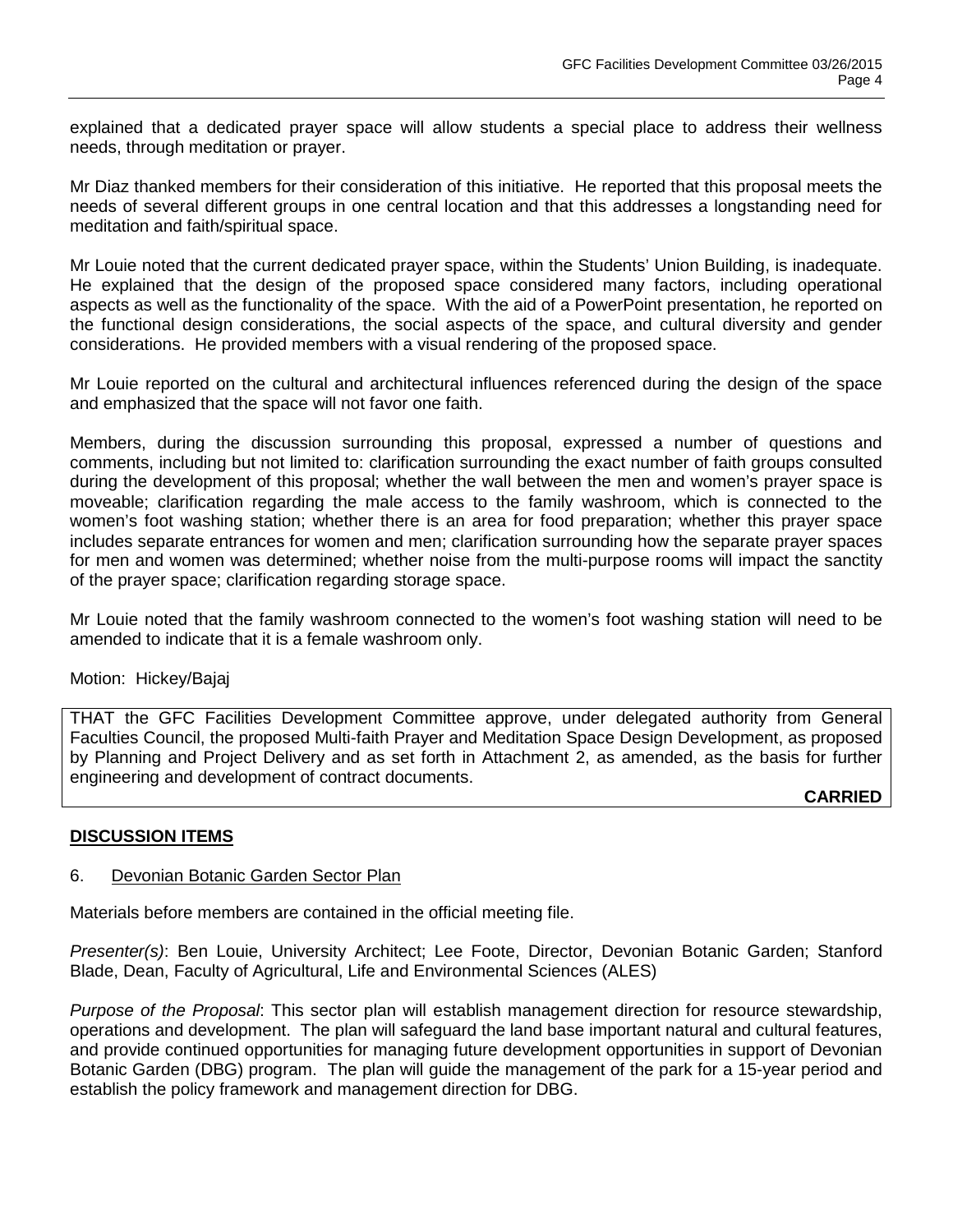### *Discussion*:

Dr Foote, during the introduction of this item, expressed his gratitude towards team members from the Office of the Vice-President (Facilities and Operations) as well as the Faculty of Agricultural, Life and Environmental Services (ALES).

He continued, utilizing a PowerPoint presentation, by providing members with the sector plan vision, including becoming an internationally recognized institution as well as linkage to research and scholarship at the University of Alberta. He noted that underlying principles for this plan include increased connectedness, providing year-round programming, planning transportation and the promotion of sustainability.

Dr Foote reported on the study areas within the Devonian Botanic Garden (DBG), as well as a summary of current programming, which is linked to the Academic Plan. He explained the current issues as well as opportunities inherent within this area. He explained that the manner in which the DBG manages the water, soil and plant life within and surrounding the property is exemplary.

Mr Louie reminded members that the upcoming Open House in relation to this item is one step within the development of the sector plan, noting that there is consideration towards leveraging input and consensus from the surrounding community around the DBG.

Mr Louie provided members with a brief outline of the timeline of this project.

During the discussion in regards to this item, members provided a number of comments and questions, including but not limited to: clarification surrounding the strategy surrounding vehicular traffic around the DBG; clarification surrounding issues with land acquisition; whether the presentation of the DBG's uniqueness at the Open House will be emphasized; clarification surrounding the natural and cultural layering plans for the DBG and how it will be presented to the public, specifically in reference to the architectural plans for the DBG; whether the proposed Visitor Centre at the DBG will come forward to this Committee; whether there are there any restrictions in relation to residential developments near the DBG.

Dean Blade thanked the presenters for their expertise and planning of this initiative.

The Acting Chair thanked presenters.

# 7. Projects Update from Facilities and Operations

There were no documents.

*Presenter*: Pat Jansen, Associate Vice-President, Planning and Project Delivery (Facilities and Operations)

*Purpose of the Proposal*: For information/discussion.

### *Discussion*:

Mr Jansen provided members with a brief update in regards to several ongoing projects, referencing the following:

- Clinical Sciences Building (CSB): Floor by floor renewals and refresh are all on schedule.
- Physical Activity and Wellness (PAW) Centre: Work will commence on the Steadward portion in the near term including the renewal of several existing areas.